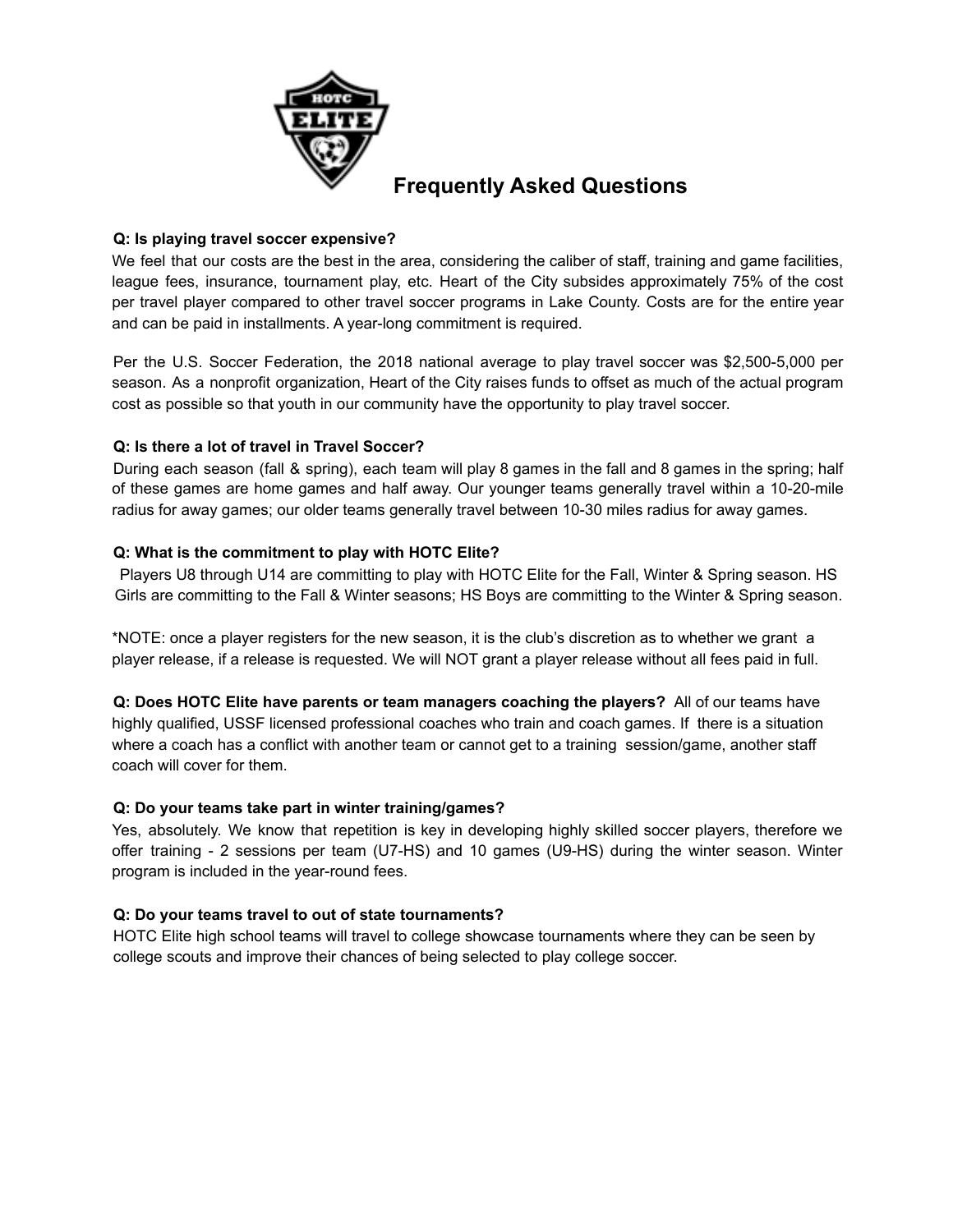

# **Frequently Asked Questions**

# **Q: Do all players get playing time?**

All players will get playing time, but this question has its variables: Playing time for our younger players will be more spread out. As players get older, all players will still get playing time, but more time on the field will be established based on the ability of your child, his or her commitment, work ethic, skill sets that suit certain functions, the team's positional needs, etc.

# **Q: Does HOTC Elite allow players to "play up" an age group?**

HOTC Elite currently has some players "playing up" an age group for the whole season. Our policy on "playing up" is that the player must be of exceptional ability, be physically and mentally able to play up, and would developmentally benefit from this experience. It is a decision made by the Director of Coaching post tryouts. During the season, if a team is short on numbers due to injury, etc, then we may substitute a player from another team or an age group below to play up for certain games or tournaments.

# **Q: Can my son or daughter still play with HOTC Elite if they play other sports?** We actually

recommend younger children experience different sports. Unlike some other organizations, we believe that playing different sports is beneficial for a child's overall well-being, social skills and cognitive development. Your child can still play with HOTC Elite if they play other sports. However, an overload of sports can be stressful for a young athlete, due to the physical/mental demands of sports and time commitments required. These factors should be taken into consideration when making that decision.

# **Q: If my child has a conflict with his/her team's practice, can they attend another team's practice session?**

HOTC Elite will allow your child to attend another team's session if a conflict occurs. It's important that your child is getting plenty of training time in order to develop their game. However, you MUST contact your team coach when a conflict arises, so the player, coach and Director of Coaching can find an alternative training opportunity.

# **Can HOTC Elite Players "guest play" with another club?**

For league games, guest-playing with another club is NOT allowed by the leagues we play in. If any player is caught guest-playing for another club, they will be banned from participating in IYSA leagues. If an HOTC guest player is asked to play in a tournament by another club, the requesting club must contact DOC Thomas Cahue at [thomas@hotcsoccer.org](mailto:thomas@hotcsoccer.org) to formally ask consent. The final decision will be made by Thomas. *NOTE: all HOTC games, tournaments, training, events will always be given priority over guest-playing in tournaments with another club.*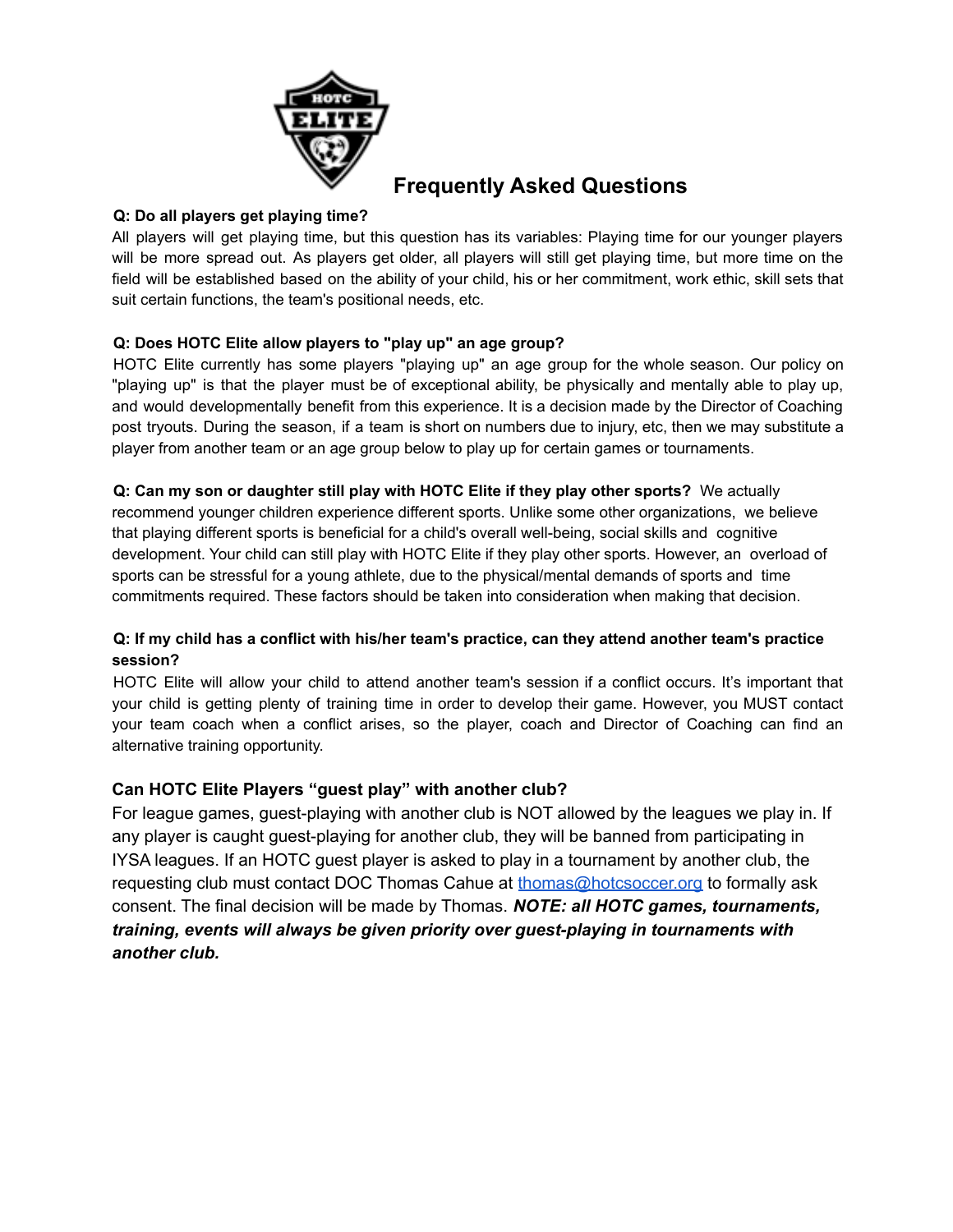

# **Frequently Asked Questions**

# Q: If my son or daughter plays travel soccer but we opt out when the season starts, can we get a **refund?**

We budget for each team and the number of players on the roster to keep costs very reasonable. For this reason, no refund will be issued, unless there is a long term injury, illness or family relocation.

# **Q: What if I don't make a payment on time?**

You must contact one of Heart of the City program administrators at our office if you're unable to make your payment for any reason (call 847-623-6200). Your account will be held for 5 business days before your player is marked ineligible for further travel play (until your account is brought into good standing once more).

# **Q: If I have a concern or issue, who do I go to?**

If a complaint pertains to a team and/or coach, it is recommended you first try and talk to the coach to reach a mutual solution. If this cannot be achieved, then you may contact the Director of Team & Football Operations, Thomas Cahue.

# **Q: How does HOTC deal with unacceptable parent and player behavior?**

All HOTC Elite parents and players must abide by the parent signed "Parent and Player Agreement" policy. The HOTC Zero Tolerance policy will be enforced if you violate the Parent/Player policy. All comments directed towards the field should be words of encouragement and praise, not criticism.

#### **Q: What are the safety rules?**

Suspend playing/practicing IMMEDIATELY if there is ANY LIGHTNING. Shin guards are mandatory (under socks) for games and practices. No jewelry may be worn for games or practices. Regular eye glasses without other forms of protection are not allowed - you must shield them in some way with goggles or something similar. Hoods may not be worn during play - they must be tucked inside the jersey. Jerseys must be tucked into shorts. If there is an injury on the field, we always err on the side of caution, and play will stop at change of possession while the injury is assessed. We will call an ambulance ANYTIME A HEAD INJURY IS SUSPECTED!

#### **Q: I still have questions, who should I contact?**

Letisia Gutierrez, Director of Sporting Operations - letisia@hotcsoccer.org Thomas Cahue, Director of Team & Football Operations - thomas@hotcsoccer.org